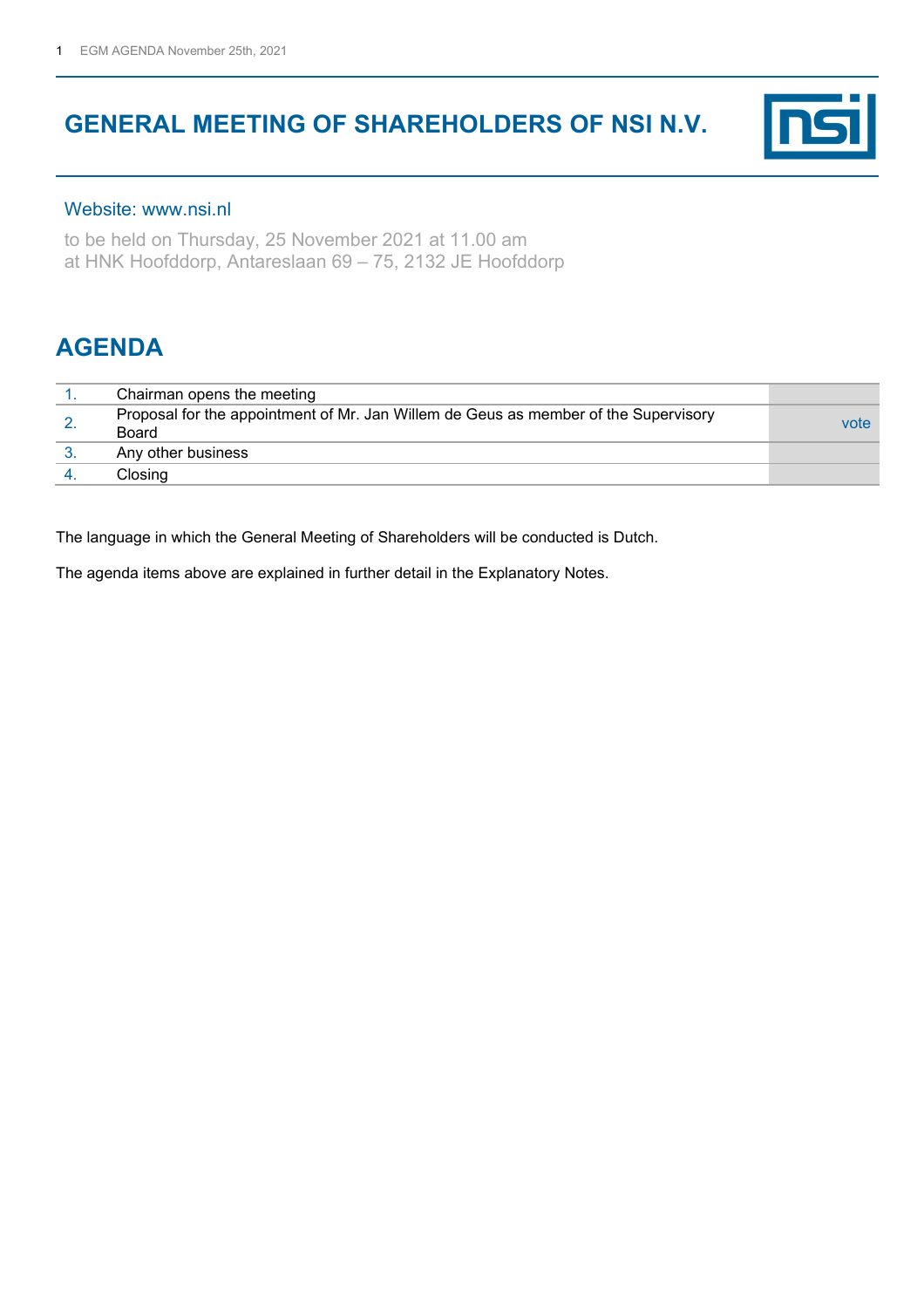## **EXPLANATORY NOTES**

to the agenda of the General Meeting of Shareholders of NSI N.V. on Thursday, 25 November 2021 at 11 am

#### 2. Proposal for the appointment of Mr. Jan-Willem de Geus as member of the Supervisory Board

Effective 1 August 2021 Luurt van der Ploeg has resigned as chairman and member of the Supervisory Board. Vicechair Karin Koks has assumed the chair for the duration of the search process for a new member and Jan Willem Dockheer has temporarily assumed the vice chairmanship.

In the General Meeting of Shareholders, a proposal will be made for the appointment of Mr. Jan-Willem de Geus as Supervisory Board member. Upon his appointment as member of the Supervisory Board the Supervisory Board intends to elect Mr. De Geus as its chairman.

Mr. de Geus has worked in various international management functions related to real estate investment at Mn Services NV and Morgan Stanley in Amsterdam, London and Singapore before co-founding Proprium Capital Partners.

He was a founding Member of EPRA, the European Public Real Estate Association and the Co-Chairman of the Index Committee.

He is a founding and Honorary Member of INREV, the European Association for Investors in Non-listed Real Estate Vehicles

He is also a founding member of ANREV, the Asian Association for Investors in Non-listed Real Estate Vehicles as well as its current Chairman.

His knowledge and expertise ties in well with the profile of the members of the Supervisory Board. He has experience with and a deep understanding of the capital markets, investing in real estate, development of real estate and value-added asset management services in combination with real estate. As such his expertise covers all important aspects of NSI's business strategy and value creation model.

Upon his appointment 40% of the seats of the supervisory board are held by women, which is in accordance to article 4.4 of the profile of the supervisory board, which states that at least 30% of the seats are held by women.

Mr. de Geus has sufficient time to take up and fulfil a role as member and chairman of the Supervisory Board of NSI NV. His current supervisory positions are the equivalent of 1 position with a large company in the meaning of article 2:142a Dutch Civil Code. As such, the requirements of the Management and Supervision Act (for Public and Private Companies) are satisfied.

Mr. de Geus does not hold any shares in the company.

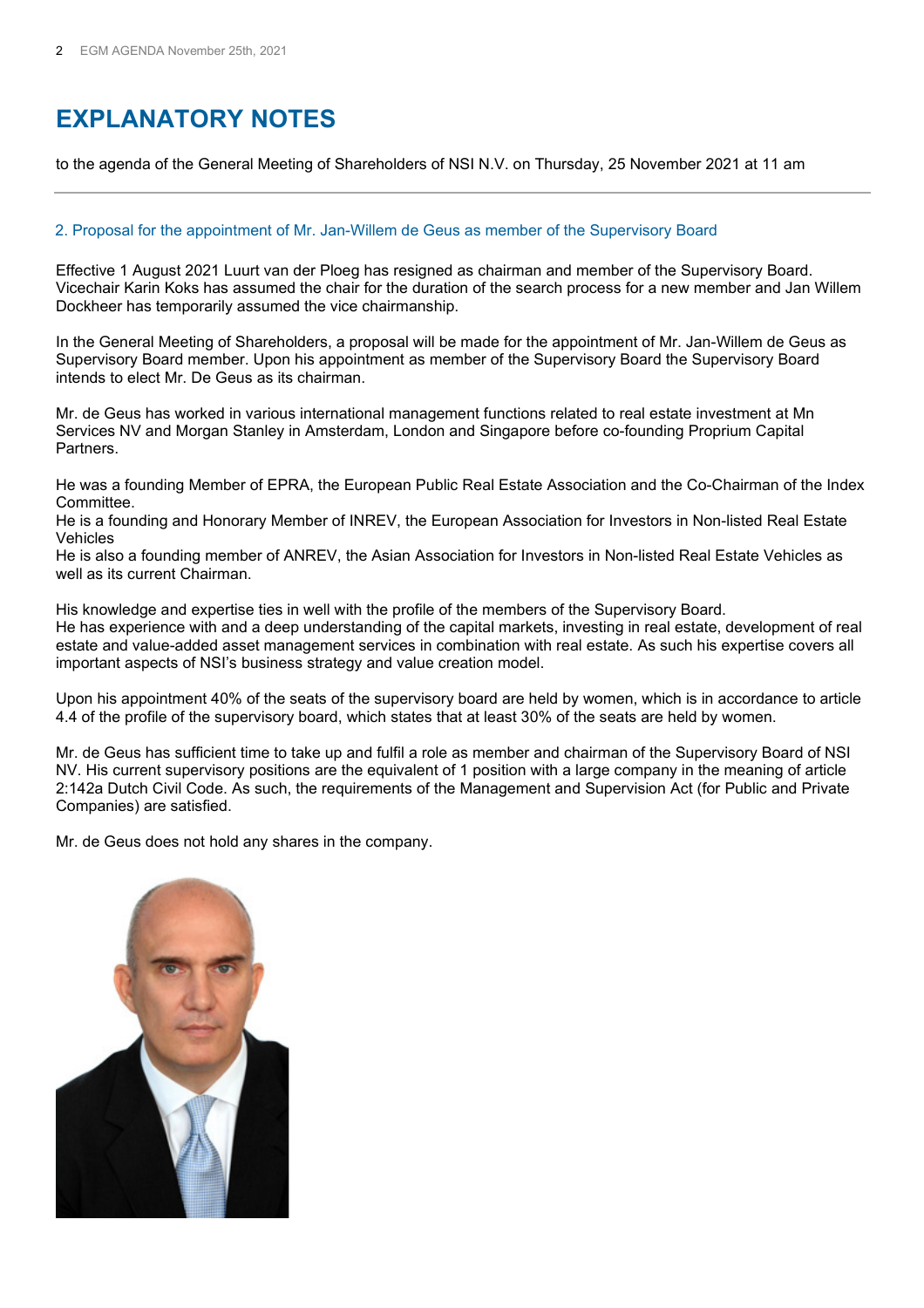#### **Curriculum Vitae**

Jan-Willem de Geus (55), has Dutch nationality.

He is a Register Beleggingsanalist (Certified Investment Analyst) He holds a Master of Science degree (drs.) in City Planning (specialization in Real Estate) from the Radboud University of Nijmegen, The Netherlands,

And holds a minor in Finance and a Master of Science degree (MSc) in Real Estate from Pennsylvania State University.

He has followed the Non-Executive Program for Supervisory Board members at the Erasmus University in Rotterdam.

#### **Career**

| Proprium Capital Partners, Amsterdam<br>Co-Founding partner and global portfolio manager                                                              | $2018 -$ to date |
|-------------------------------------------------------------------------------------------------------------------------------------------------------|------------------|
| Proprium Capital Partners, Singapore<br>Co-Founding partner and co-owner                                                                              | 2013 - 2018      |
| Morgan Stanley, Singapore<br>Managing Director in Merchant Banking, Asian and Global<br>Portfolio Manager of Morgan Stanley's Special Situations Fund | 2009 - 2013      |
| Morgan Stanley, London<br>Managing Director in Investment Banking and<br>Global Portfolio Manager of Morgan Stanley's Special Situations Fund         | 2006 - 2009      |
| Morgan Stanley, London<br>Executive Director in Investment Banking & European and<br>Global Co-Head of the Private Capital Markets Group              | 2001 - 2005      |
| Morgan Stanley, Amsterdam<br>Vice President in Investment Management and<br>Portfolio Manager European Real Estate Securities                         | 1997 - 2001      |
| Mn Services N.V., Rijswijk<br>Portfolio Manager International Real Estate<br>Analyst International Real Estate                                        | 1993 - 1997      |

#### **Other positions, relevant to the performance of the duties of the supervisory board member**

| <b>YAYS Group</b><br>Aparthotels focused on the BeNeLux and France                          | $2019 -$ to date |
|---------------------------------------------------------------------------------------------|------------------|
| Non-Executive Board member for the Proprium Real Estate Special Situations Fund             |                  |
| <b>AVID Property Group</b><br>Residential land developer in Australia                       | 2016- to date    |
| Non-Executive Board member for Proprium Real Estate Special Situations Fund                 |                  |
| <b>ANREV</b>                                                                                | 2009 - To date   |
| Asian Association for Investors in Non-listed Real Estate Vehicles<br>Chairman of the Board |                  |